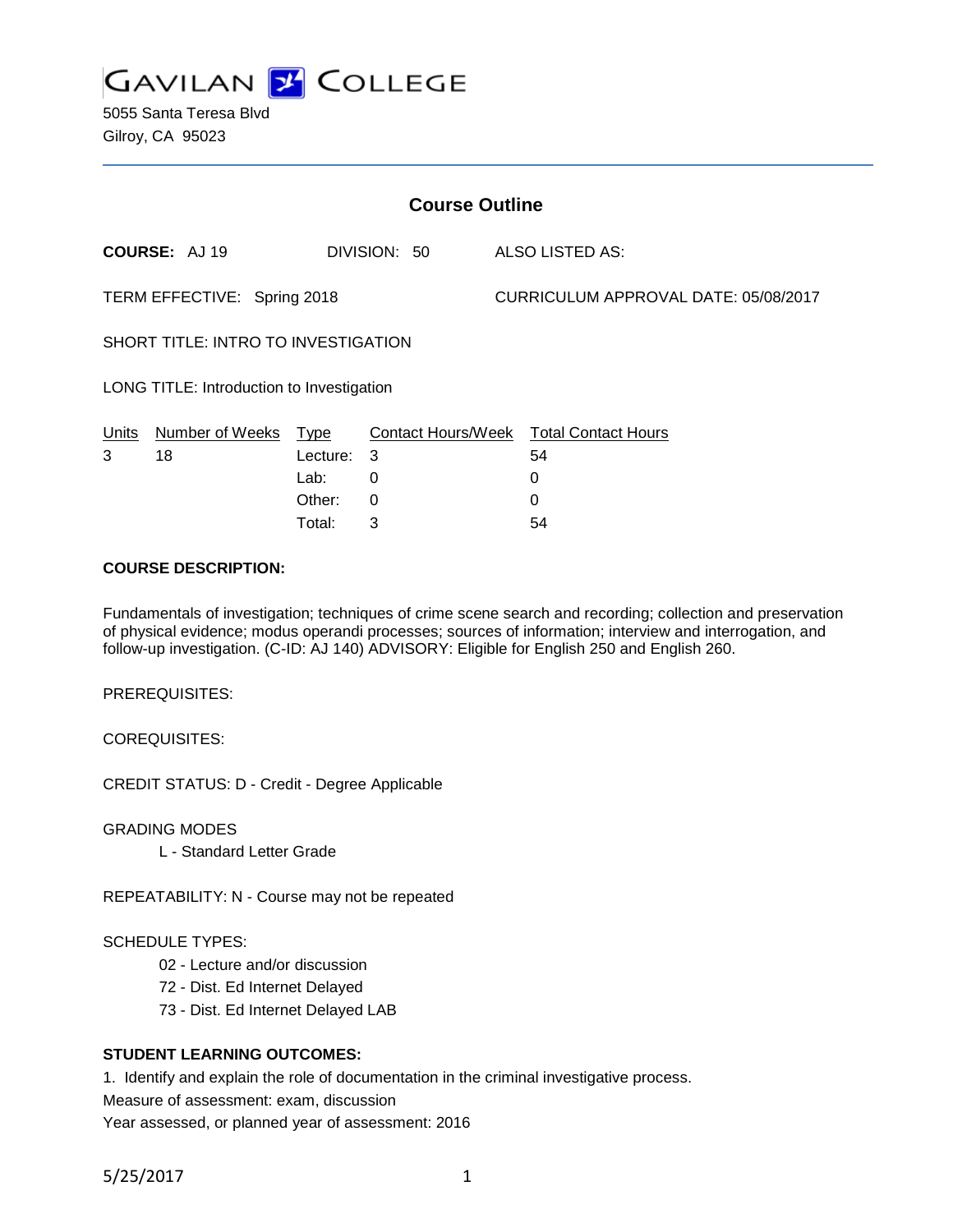Semester: Fall

2. Recognize, identify and explain the implications of a given piece of evidence in a criminal process.

Measure of assessment: case studies, role playing, exam

Year assessed, or planned year of assessment: 2016

Semester: Fall

3. Identify critical ethical issues relating to criminal investigation.

Measure of assessment: exam, case studies, paper

Year assessed, or planned year of assessment: 2016

Semester: Fall

4. Describe successive evolutionary stages of the criminal investigative process.

Measure of assessment: exam, discussion

Year assessed, or planned year of assessment: 2016

5. This section does not contain any data.

Identify procedures for first responders to crime scenes.

Measure of assessment: exam, homework

Year assessed, or planned year of assessment: 2016

Semester: Fall

6. Describe the duties related to the basic functions of crime scene management including control, searching, evidence processing and general area investigation.

Measure of assessment: case studies, role playing, exam

Year assessed, or planned year of assessment: 2016

Semester: Fall

7. Identify the role of forensic examination in a criminal investigative process.

Measure of assessment: case studies, role playing, exam

Year assessed, or planned year of assessment: 2016

Semester: Fall

8. Compare and contrast the legalities and strategies of interview and interrogation.

Measure of assessment: written/oral report, exam

Year assessed, or planned year of assessment: 2016

Semester: Fall

9. Identify key information sources and data systems available to investigators.

Measure of assessment: exam, discussion

Year assessed, or planned year of assessment: 2016

Semester: Fall

10. Explain the role of the investigator in the judicial process.

Measure of assessment: written/oral report, exam

Year assessed, or planned year of assessment: 2016

Semester: Fall

# **CONTENT, STUDENT PERFORMANCE OBJECTIVES, OUT-OF-CLASS ASSIGNMENTS**

Curriculum Approval Date: 05/08/2017

3 Hours

CONTENT: Class introduction. Lecture: The Investigator - Responsibilities and Attributes; Origins and Trends. Present Case Study relating to class paper - The Jon Benet Ramsey case.

STUDENT PERFORMANCE OBJECTIVES (SPO): Describe the responsibilities of the investigator. Identify the personal characteristics needed to be a successful investigator. Demonstrate the basic steps of interviewing, including using non-verbal observation and communication. Discuss the history and trends of criminal investigation.

6 Hours

5/25/2017 2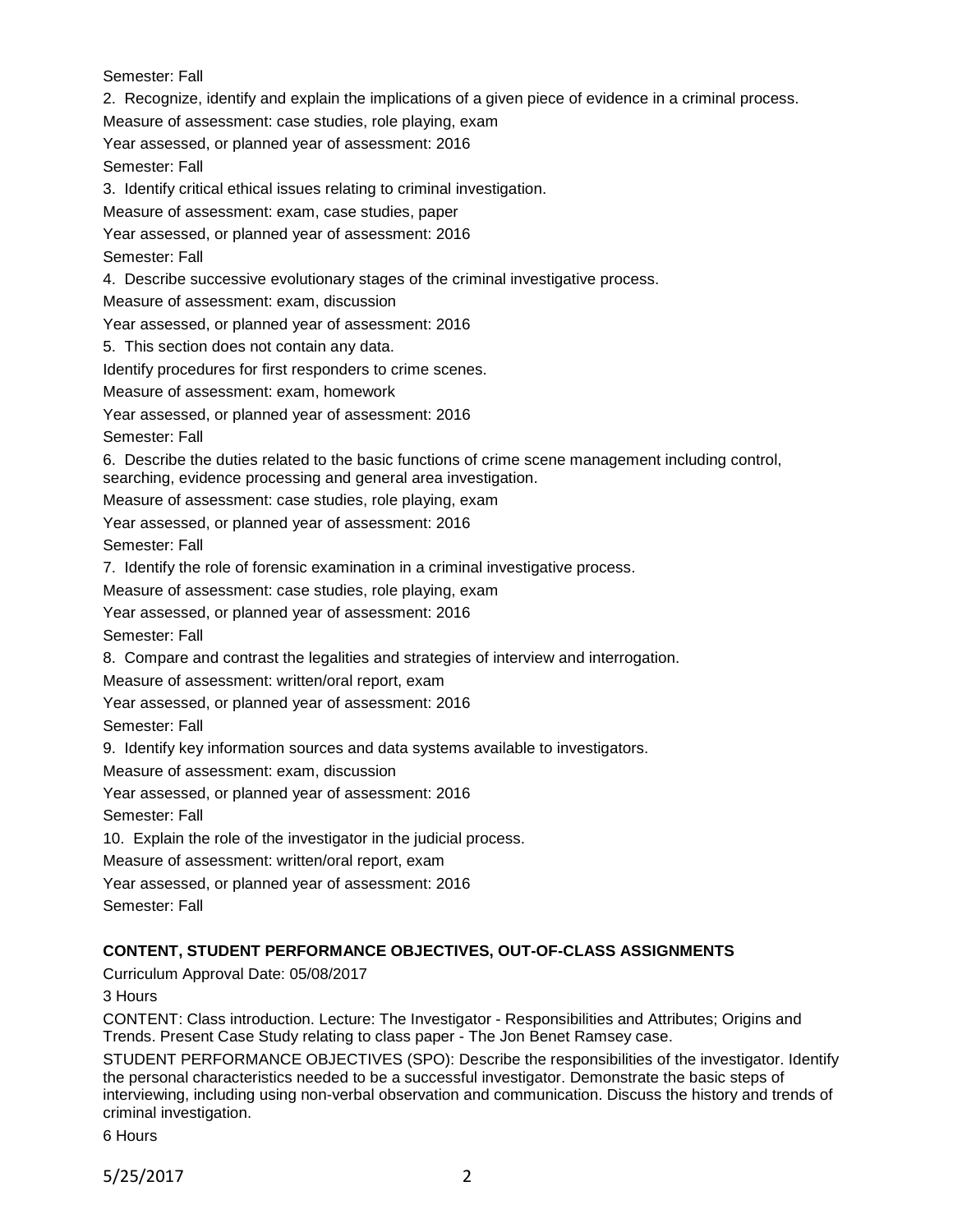CONTENT: Presentations: Physical Evidence - Development, Interpretation, Investigative Value, Forensic Science AND The Crime Scene - Discovery, Preservation, Arrival of the First Responder, Collection, Transmission of Evidence, Ethical Challenges. Presentation of case study - The Bombing of PAN AM Flight 103. Classroom Exercise - Fingerprint Analysis.

SPO: Summarize how to recognize, collect, and preserve physical evidence. Explain the principles involved in converting physical clues into evidence that has investigative value. Discuss the responsibilities of the first responder to a crime scene. Describe the responsibilities of the investigator upon arrival at a crime scene. Identify the methods of securing a crime scene. Discuss the importance of the chain of custody, including the possibility of ethical challenges. Describe the role of the crime laboratory. Apply basic English rules to good reporting structures by describing property and other evidentiary items in a proper format. Analyze fingerprints.

## 3 Hours

CONTENT: Quiz. Lectures: People as a Source of Information - The Criminal, The Victim, Witnesses AND Records and Files - Investigative Uses and Sources. Presentation on Psychological Profiling.

SPO: Identify the sources of information needed for investigations. Discuss the information that might be useful in identifying an offender. Describe the most frequent source of information witnesses contribute. List the information that could be used when profiling a suspect. Identify the types and sources of recorded information.

### 6 Hours

CONTENT: Information provided: Interviews - Obtaining Information from Witnesses AND Informants - Cultivation and Motivation. Continue discussion on case study relating to class paper, including ethical challenges. Classroom Exercise - Latent Fingerprints.

SPO: Explain the "five Ws" which should be utilized during an interview. Discuss the role of perception and memory as it relates to eyewitness evidence. Identify the types of informants and state their motives for informing. Describe the techniques used for interviewing informants. Discuss the integrity of the process as it relates to ethical challenges. Demonstrate basic proficiencies by synthesizing a situation and reducing the crime to reportable elements. Analyze a latent fingerprint.

## 3 Hours

CONTENT: Quiz. Lectures: Surveillance - A Fact-finding Tool, Legality and Practice AND Eyewitness Identification - Guidelines and Procedures; Case study - Eyewitness Testimony.

SPO: Define a variety of surveillance terms. Recall the different types of surveillance methods. Identify the proper methods and techniques needed to conduct surveillance and undercover assignments. Explain the methods employed to identify an offender. Discuss the rights available to a suspect. Identify the necessary skills needed to conduct specialized and specific investigations.

## 6 Hours

CONTENT: Presentations: Interrogation - Purpose and Principles AND Interrogation of Suspects and Hostile Witnesses - Guidelines and Procedures. Classroom Exercise - Crime Scene Sketch.

SPO: Cite the purpose of interrogation. Discuss Horowitz's five social-psychological concepts and Pavlov's basic concept and explain how this knowledge can improve an investigator's ability to conduct an interrogation. Restate the Miranda doctrine and discuss its implementation. Describe the keys required for a successful interrogation. Identify the proper methods of conducting both interviews and interrogations.

### 3 Hours

CONTENT: Information provided: Managing Criminal Investigations AND Reconstructing the Past - Methods, Evidence, Examples, Ethical Challenges. Presentation on DNA Science Evidence.

SPO: Identify the elements of and discuss the potential benefits of managing criminal investigations. Discuss why ethical challenges happen in criminal investigations. Define the key terms of the scientific method in criminal investigation. Define the different methods of scientifically analyzing evidence. Apply scientific reasoning to a criminal investigation.

### 3 Hours

CONTENT: Lectures: Crime and Constitutional Law - The Foundations of Criminal Investigations AND Evidence and Effective Testimony.

SPO: Define the following terms: crime, substantive criminal law, and procedural criminal law. Discuss the various theories on crime and the control over investigations through constitutional law. Cite examples of criminal justice in the Constitution. Explain the evolution and significance of probable cause. Define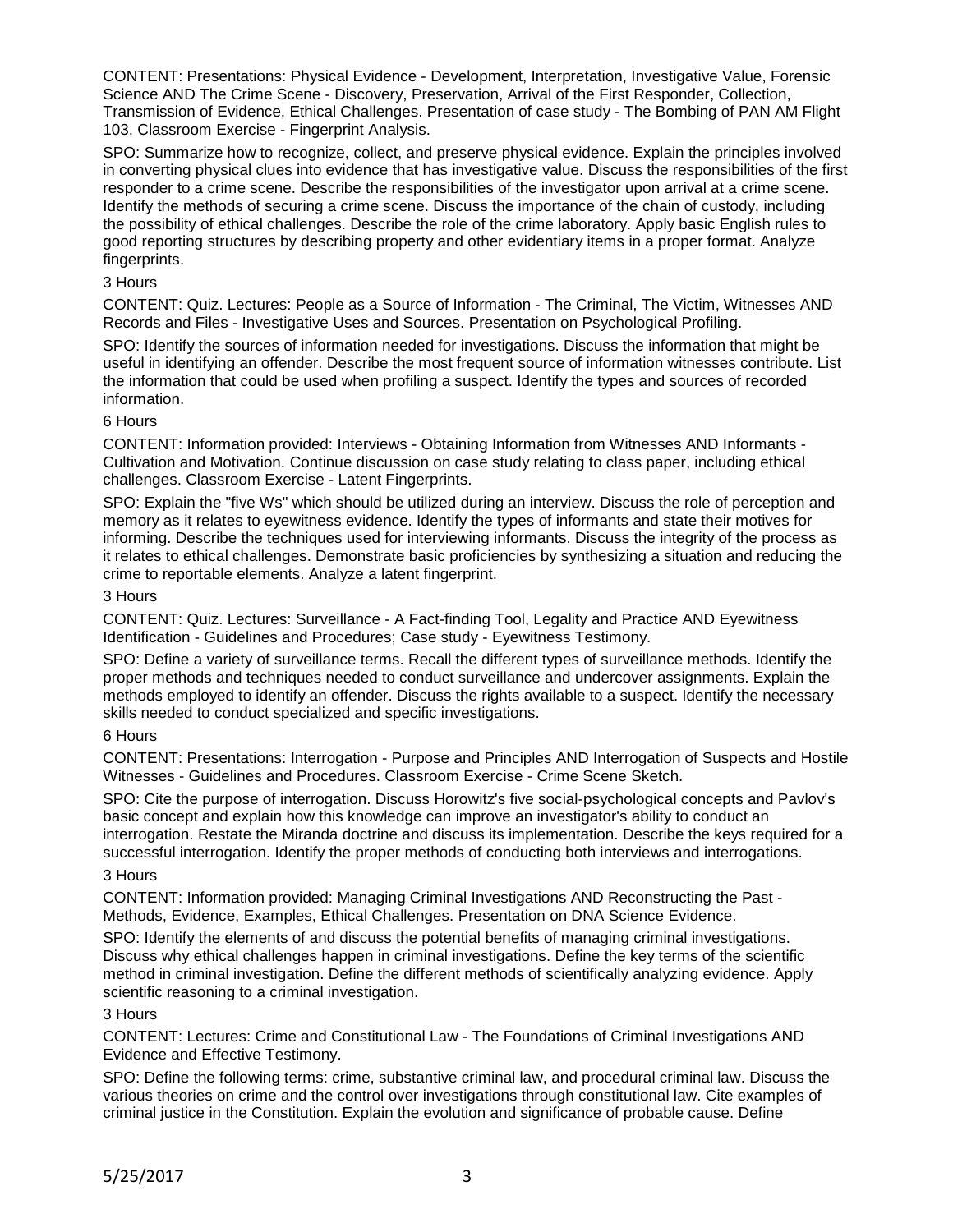evidence. Summarize the rules of evidence. Describe what is considered effective testimony. Provide some approaches to cross-examination. Define the skills needed to properly construct a case for prosecution.

3 Hours

CONTENT: Quiz. Lecture: Homicide. Discuss an appropriate case study - Casey Anthony Case.

SPO: Define the key terms. List the individuals involved in the investigation of a homicide and state their responsibilities. Analyze the crime scene as the focus of the investigation. Analyze the body as the focus of the investigation. Analyze and compile data for use in formal reporting of investigation. Describe a variety of homicide methods. Discuss the case study presented in class.

## 3 Hours

CONTENT: Information provided: Robbery AND Burglary. Classroom Exercise: The Atlanta Child Murders. SPO: Identify the people involved in a criminal investigation of a robbery and of a burglary. Explain how an investigation would be conducted.

## 6 Hours

CONTENT: Quiz. Lectures: Arson and Explosives AND Increasing Threats and Emerging Crime. Present appropriate case studies.

SPO: Define the elements of the crime of arson. Identify the people involved as a source of information regarding the investigation of the crime of arson. Discuss the significance of finding the point of origin. Cite and explain a variety of emerging types of crime.

### 3 Hours

CONTENT: Presentation: Terrorism. Complete discussion on case study relating to class paper.

SPO: Define terrorism. Describe several types of explosives used by terrorists. Explain the legal aspects relating to terrorism and intelligence gathering and how terrorism is investigated. List the different types of terrorist and violent groups.

## 3 Hours

CONTENT: Lectures: Computers and Technology Crime AND Enterprise Crime - Organized, Economic, and White-Collar.

SPO: List some of the more common types of crime using information technology. Discuss the legal issues surrounding investigating crimes that utilize technology. Participate in class discussions. Differentiate between an enterprise criminal and traditional lawbreakers. Explain how the investigation of the criminal activity associated with enterprise crime differs from a traditional investigation.

2 Hours

## **OUT OF CLASS ASSIGNMENTS:**

Required Outside Hours: 42

Assignment Description: OUT-OF-CLASS-ASSIGNMENTS: Read related chapters in textbook. Review notes. Study for quizzes, midterm, final.

### Required Outside Hours: 36

Assignment Description: Homework: Case study (The Jon Benet Ramsey case). Review the case study discussed in class - The Bombing of PAN AM Flight 103. Case study - Psychological Profiling. Review case study presented in class - Casey Anthony Case. Review the classroom exercise (The Atlanta Child Murders). Read case studies - The Unabomber Case and The Night Stalker Case. Homework: Fingerprint analysis. Latent fingerprint exercise. Homework: Work on class exercise (crime scene sketch).

Required Outside Hours: 30

Assignment Description: Research paper on selected case study.

## **METHODS OF INSTRUCTION:**

lecture, discussion, interactive learning

## **METHODS OF EVALUATION:**

Writing assignments Percent of total grade: 25.00 % Percent range of total grade: 15 % to 35 % Term or Other Papers Problem-solving assignments

5/25/2017 4